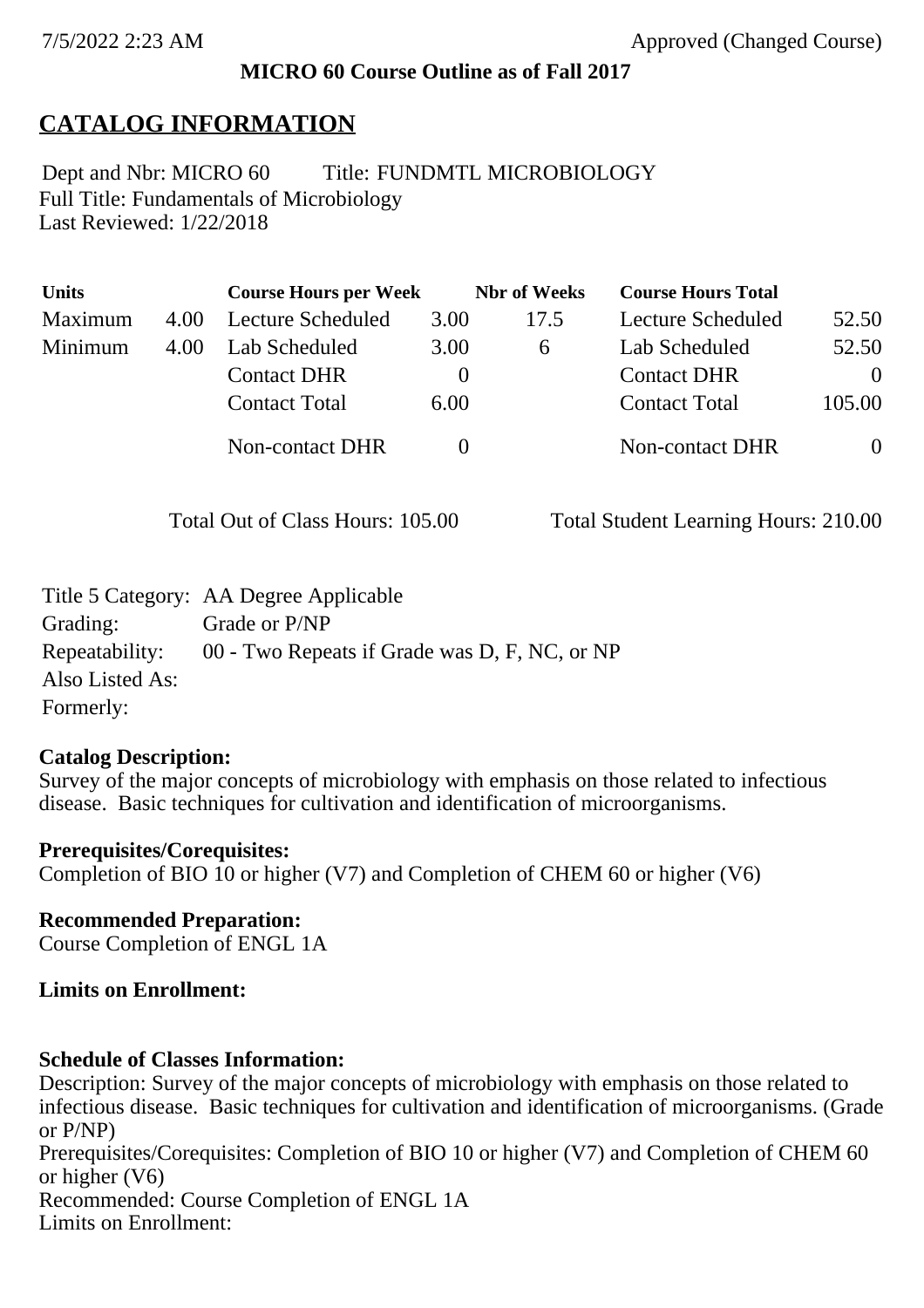# **ARTICULATION, MAJOR, and CERTIFICATION INFORMATION:**

| <b>AS Degree:</b>                 | Area                                                | <b>Natural Sciences</b>                    |                  | Effective:<br>Fall 1981 | Inactive: |
|-----------------------------------|-----------------------------------------------------|--------------------------------------------|------------------|-------------------------|-----------|
| <b>CSU GE:</b>                    | <b>Transfer Area</b><br><b>B2</b><br>B <sub>3</sub> | Life Science<br><b>Laboratory Activity</b> |                  | Effective:<br>Fall 1981 | Inactive: |
| <b>IGETC:</b>                     | <b>Transfer Area</b>                                |                                            |                  | Effective:              | Inactive: |
| <b>CSU Transfer: Transferable</b> |                                                     | Effective:                                 | <b>Fall 1981</b> | Inactive:               |           |
| <b>UC</b> Transfer:               |                                                     | Effective:                                 |                  | Inactive:               |           |

### **CID:**

**Certificate/Major Applicable:** 

[Major Applicable Course](SR_ClassCheck.aspx?CourseKey=MICRO60)

# **COURSE CONTENT**

### **Outcomes and Objectives:**

Upon successful completion of this course, students will be able to:

- 1. Define microorganism and categorize microbes by domain and kingdom.
- 2. Describe the history of the discovery of the microbial world.
- 3. Relate microbial causality of disease to Koch's Postulates.
- 4. Describe the basic chemical activities essential to life.
- 5. Describe the structure of prokaryotic and eukaryotic cells.
- 6. Contrast genetic mutation, recombination, conjugation, transformation, and transduction.
- 7. Describe viruses and their relationships to cells and vaccines.
- 8. Compare various mechanisms of pathogenicity.
- 9. Describe the function of the immune system and its relation to disease.
- 10. Relate environmental influences on host resistance to public health measures.
- 11. Perform basic microbiological laboratory techniques.

# **Topics and Scope:**

- I. History of Microbiology
	- A. Discovery, microscopy, staining
	- B. Koch's Postulates and causality
	- C. Scientific method as it applies to microbiology
- II. Unity of Life
	- A. Cells and chemistry
	- B. Structure and function of nucleic acids
	- C. Structure and function of proteins
	- D. Energy metabolism
	- E. Prokaryotes and eukaryotes
	- F. Antibiotics and selective toxicity
- III. Taxonomy and Identification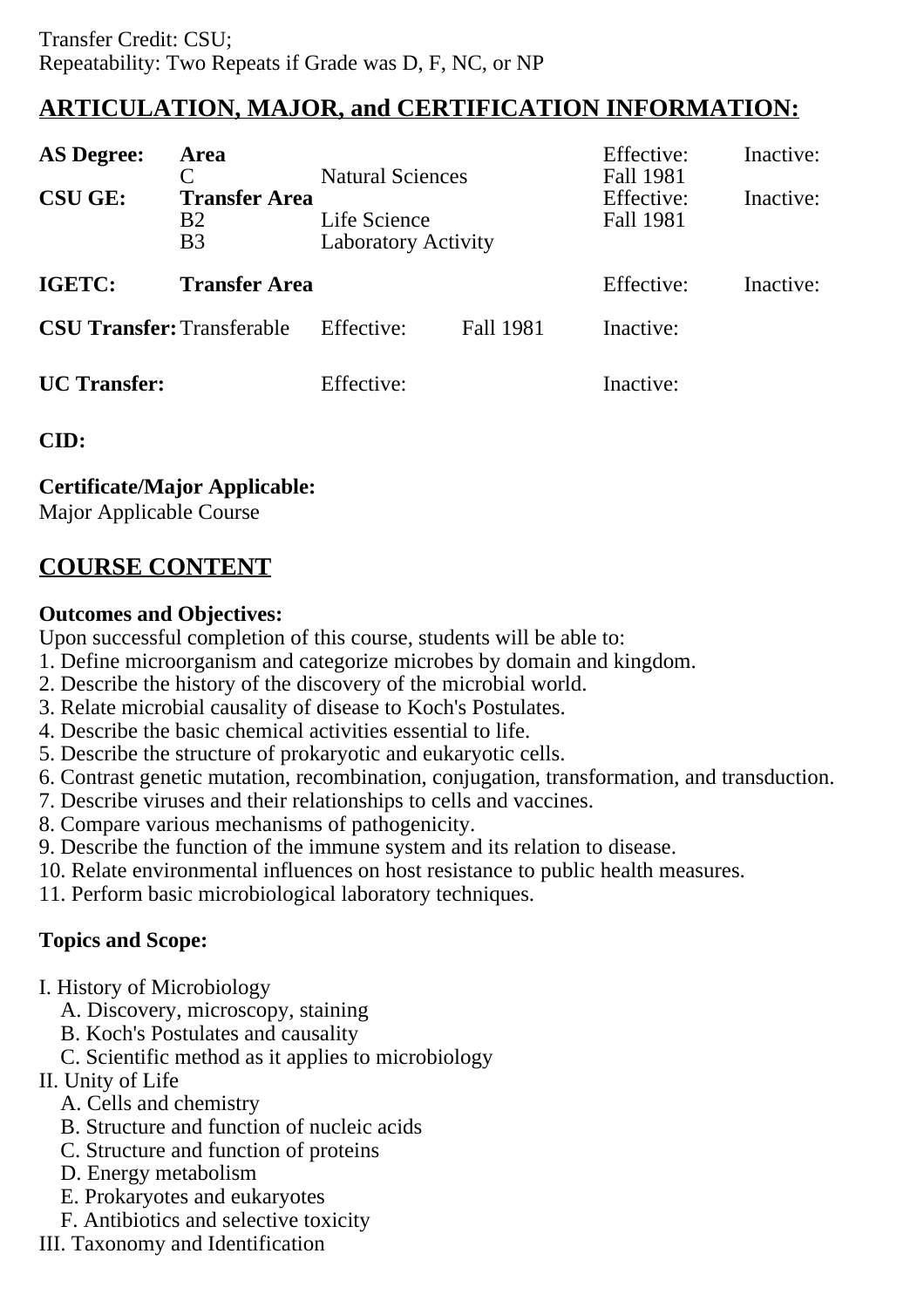- A. DNA based methodologies
- B. Epidemiology
- C. Select normal flora and pathogens
- IV. Microbial Genetics
	- A. Mutation and recombination
		- 1. Plasmids, conjugation, transduction, transformation
		- 2. Biotechnology
	- B. Antibiotic paradox
- V. Viruses
	- A. Discovery and definitions
	- B. Interactions with host cell
	- C. Anti-viral vaccination and chemotherapy
	- D. Retroviruses, HIV disease, cancer
- VI. Host's Role in Disease
	- A. Symbiosis
	- B. Non-specific resistance
	- C. The immune system and immunization
	- D. Environmental influences on host resistance
- VII. Lab exercises
	- A. Laboratory safety and sanitation
	- B. Laboratory techniques
		- 1. Aseptic techniques
		- 2. Bacterial culture (liquid and solid medium)
		- 3. Microscopy and staining techniques
		- 4. Preparation and sterilization of media
		- 5. Analyses of bacteria in water samples and on the human skin
		- 6. Antibiotic sensitivity
		- 7. Metabolic tests and bacterial identification
		- 8. ELISA (enzyme-linked immunosorbent assay)
		- 9. Identification of unknown bacteria

## **Assignment:**

Lecture Related Assignments:

- 1. Reading assignments from text, averaging one chapter per week; additional reading assignments averaging 5-10 pages per week
- 2. Research paper
- 3. Examinations: 3 midterms and a final exam
- 4. Quizzes (0-15)
- 5. Concept map assignment

Lab Related Assignments:

- 1. Lab practical exams (2)
- 2. Laboratory experiments, data collection, demonstration of sterile and culture technique; lab skills may also be assessed by performance in the identification of an unknown bacteria
- 3. Laboratory report: involves description of process student undertakes to identify unknown bacteria

# **Methods of Evaluation/Basis of Grade:**